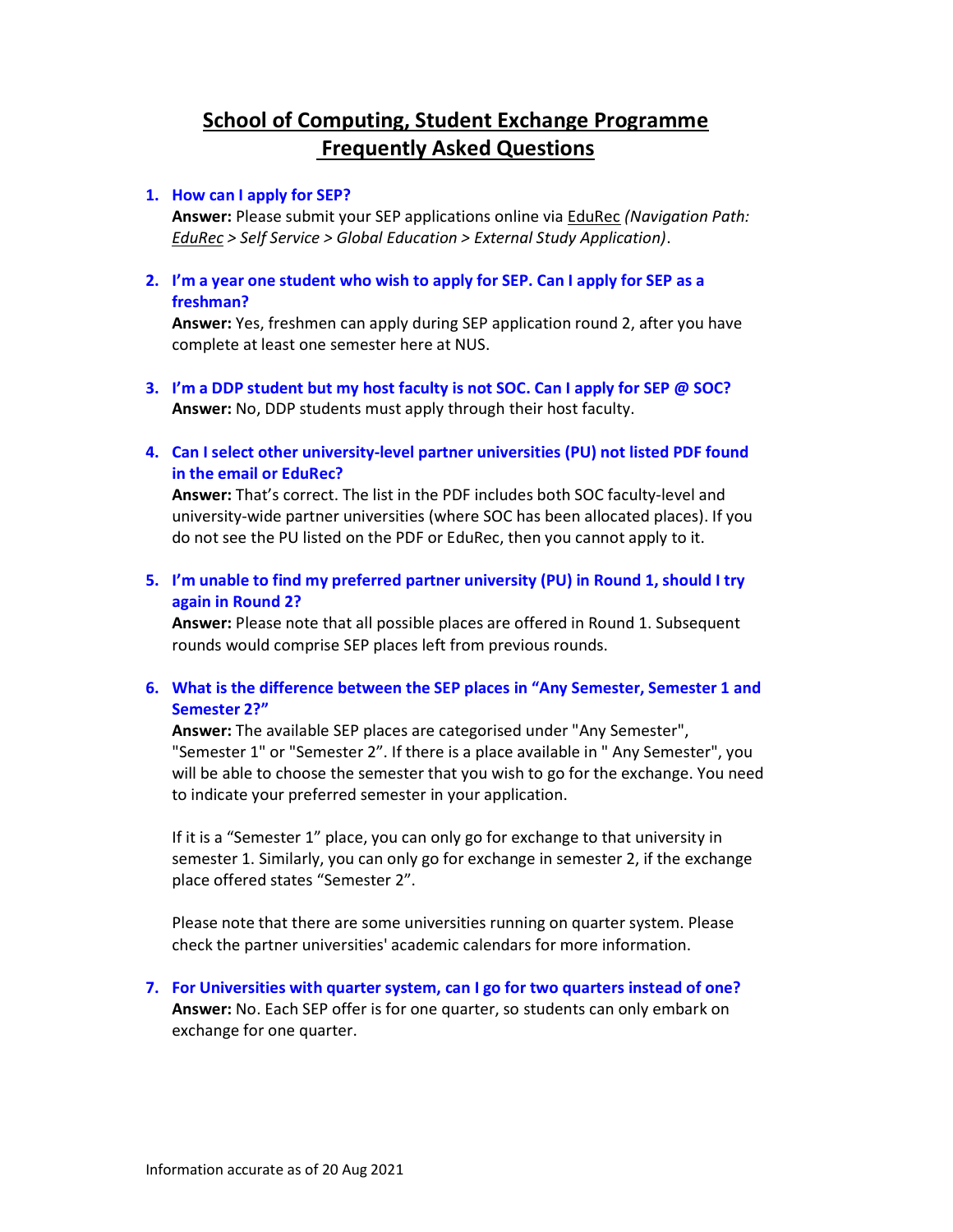### 8. Some of the partner universities' (PU) exchange semester overlaps with NUS' semester, can I still apply for them?

Answer: Yes, you can. In such situations, you might have to request that the PU allow you to take distance exams in Singapore or prepone your exams at the PU. If not, consider reading modules that have no exam component. Please note that NUS will not grant you a leave of absence (to take your exam at the PU) in the event that your exam at the PU happens during NUS semester period.

### 9. What is the maximum number of universities that I can indicate in my application?

Answer: Students can list up to five universities in their application.

Please note that SEP application is extremely competitive in SoC. On many occasions, students were only allocated their fifth choice. Popular destinations include USA, UK, Sweden, Canada, Australia, New Zealand, China, Japan, South Korea, Taiwan and Switzerland. You may want to note that almost 90% of the SEP places were allocated in SEP application Round 1.

# 10. Is there a cut-off CAP for the different partner universities (PU) during the selection process?

Answer: No, there is no cut-off CAP; however competition for the PU is based on the applications received during the selection round.

SEP selection is based on your SEP submission, academic achievements and CCA achievements alongside with the competiveness of the SEP spot. There will not be any face to face interviews. For your academic achievements, we will look at your pre- and post- S/U CAP. The cut-off CAP for the PU could be higher if there are more applicants applying for the limited SEP place.

# 11. Are we supposed to provide study plan for all partner universities (PU) of my choice?

Answer: Yes, please be reminded that study plan is mandatory, otherwise your application will be deemed incomplete and will not be considered. No reminder will be given for missing supporting documents.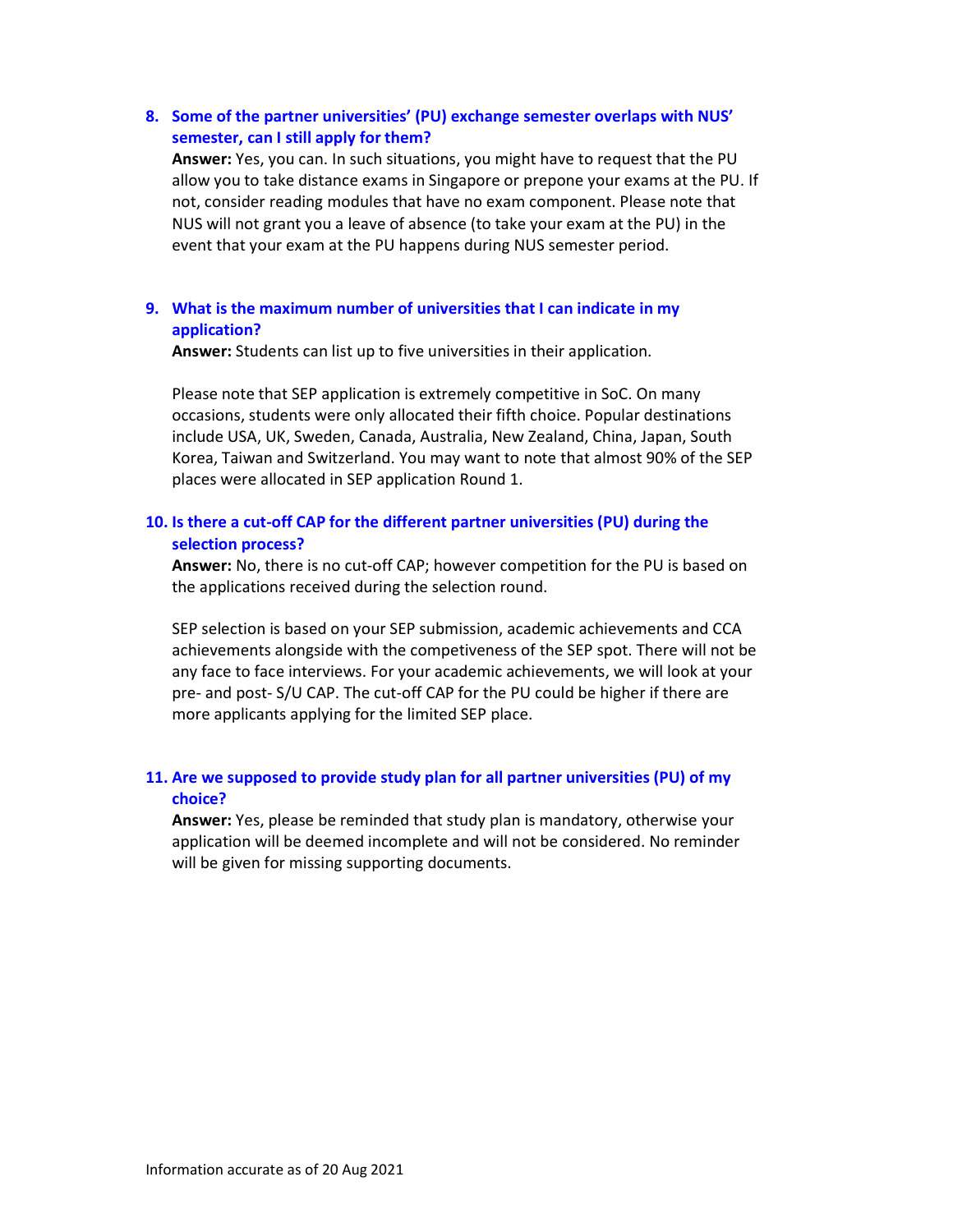### 12. Why is the study plan mandatory?

Answer: The purpose of the study plan is to allow students to do the necessary groundwork and research of the suitability of partner universities. In most cases, you can find the information like teaching medium, modules restrictions, etc. in the partner universities factsheets on GRO website

(http://www.nus.edu.sg/gro/global-programmes/student-exchange/partneruniversities).

For example, based on the information in UCEAP's website, Engineering and Computer Science modules are not available at UCLA and UC Berkeley. Hence, you should prepare your study plan based on the campuses available for your major.

Please note that this is only an interim study plan and is NOT a submission for module mapping. It's possible for you to change your study plan nearing your exchange semester.

#### 13. Can I request my preferred campus for University of California?

Answer: No, students are not allowed to select their preferred UC campus; you will be assigned to the University of California campus by UCEAP. Please note that ULCA and UC Berkeley are not available for SoC students. You can refer to NUS' Global Relations Office (http://www.nus.edu.sg/gro/global-programmes/studentexchange/partner-universities) for more information.

#### 14. Can I still go to ETH Zurich if my major is not Computer Science?

Answer: No, ETH Zurich only accepts Computer Science majors into their Computer Science department.

Additionally, the applicant must have a strong Computer Science foundation with at least 2 years of full-time studies prior entrance to ETH Zurich. ETH Zurich will only consider candidate with at least 2 years of Computer science studies (about 15 to 20 CS modules). This does not include other modules like math or Science. Therefore, if you wish to embark on an exchange to ETH Zurich, you must:

- Have a CAP of at least 4.00 and above; and
- Consider going for your exchange only after year 3 semester 1 (i.e. earliest at year 3 semester 2).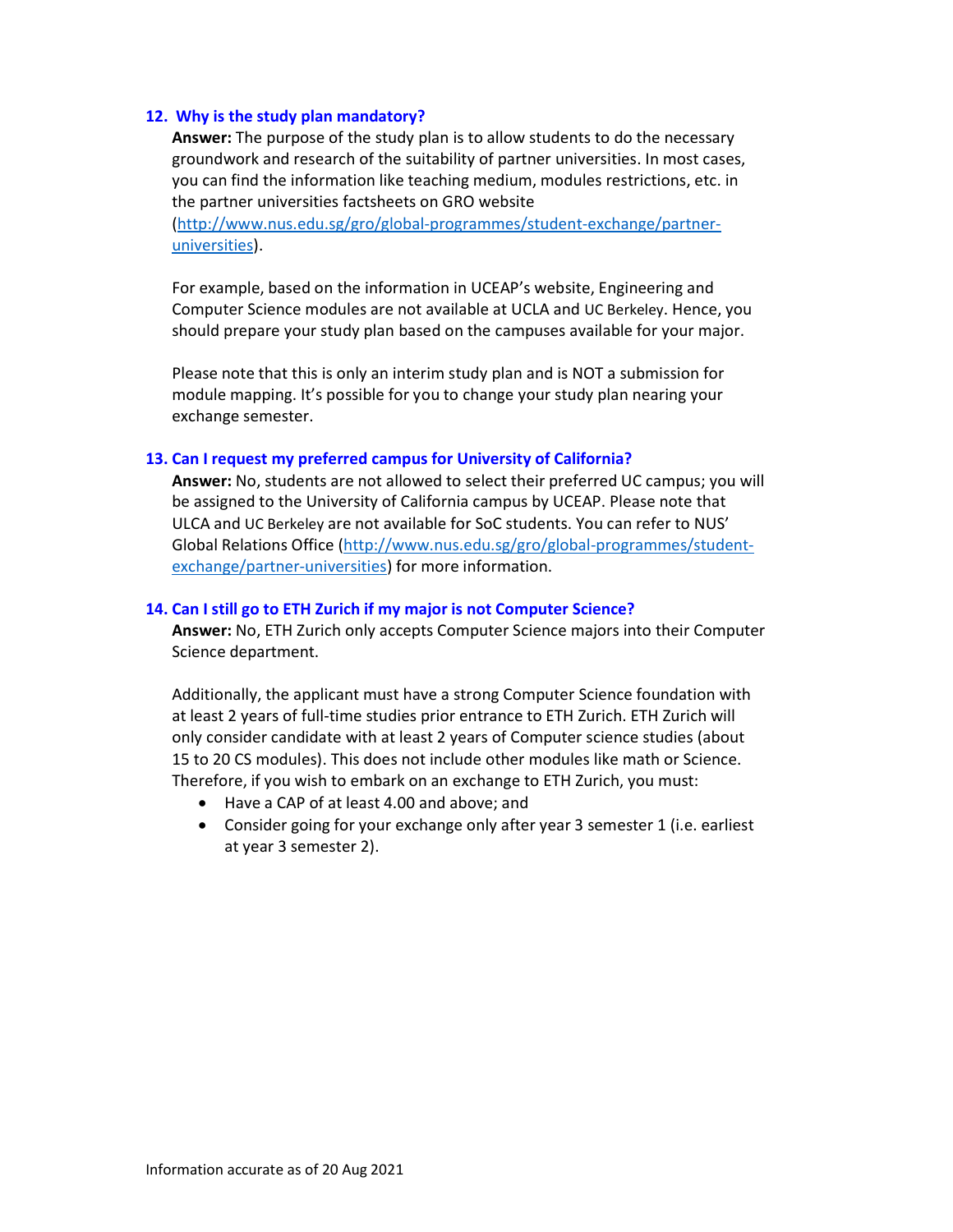### 15. Is there a pre-approved list of modules for me to refer to? Answer: Yes, you can refer to the SOC website (https://www.comp.nus.edu.sg/programmes/ug/beyond/module/) for more information.

Please be reminded that the pre-approved list is only a reference on the possible modules to map and you need to do more research like check if the module is offered during your exchange semester, if you eligible to read the module, etc. before submitting your study plan. Therefore, your study plan need not be limited to the pre-approved list available on EduRec.

If you would like to read a module that is not on the pre-approved list, you have to check that at least 70% of the content covered in the module offered by the partner university is also covered in the NUS module that you would like to map it to. If you are fairly confident that modules are sufficiently similar, you can add that module to your study plan. There is no need for you to submit module mapping request yet as this process will only start after you have been offered a SEP place.

### 16. I prefer to read only core modules during my exchange. Is this possible?

Answer: It is important for students to be extremely flexible in their study planning while on exchange. Neither our partner universities (PU) nor NUS can guarantee that you are able to secure the modules that you want to read during exchange, especially with the increasing popularity of Computer Science modules around the world. Seniors who have returned from SEP shared that it is extremely difficult to enrol for preferred modules during exchange, therefore back up modules are very important. It is common for students to read more UEMs during their exchange.

# 17. If I have been given an SEP offer and my CAP drops to below 3.0 in the next semester. Would I be removed from the exchange?

Answer: If your SEP application is successful, you will receive an internal offer. However, should the student subsequently be deemed ineligible for SEP, NUS reserves the right to revoke the offer.

Students will be asked to submit their applications to the partner university (PU) nearing to the semester of your exchange. Our PUs have the right to reject students if they deem the candidate is not suitable for exchange.

# 18. I am interested in applying for SEP or year-long NOC. As admission is not guaranteed, I would like to apply for both Programmes simultaneously and decide which Programme I would like to go for later. Is this possible? Answer: No. Both SoC and NOC will not be giving priority for students who have an exchange offer on hand during their selection process. Additionally, EduRec does not allow you to accept a Programme offer if the Programme period overlaps with another. Hence, you should only apply to the programme which you feel more inclination towards. Please also note that there will be a SEP withdrawal fees of

\$300 applicable.